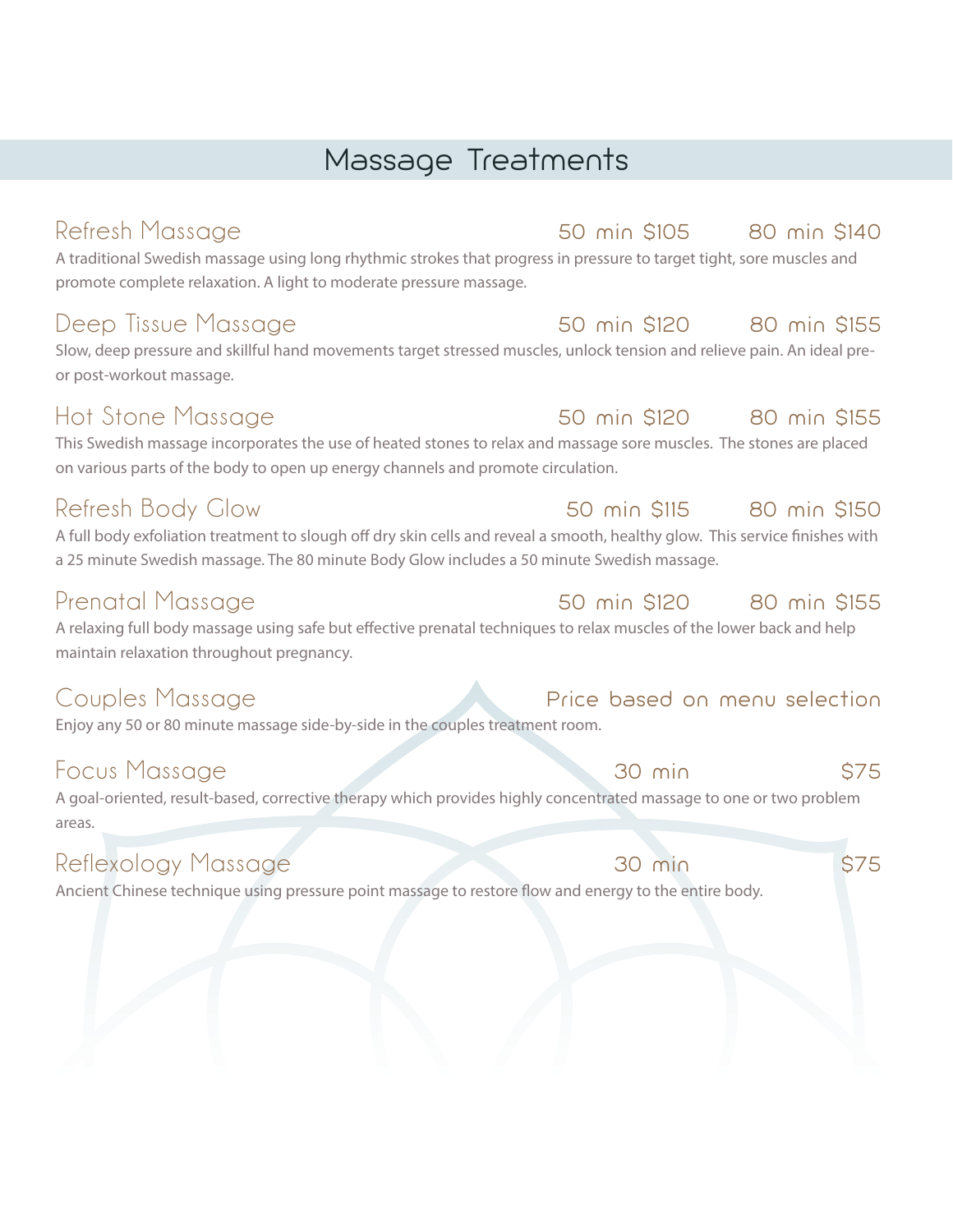## Refresh Spa Packages

No substitutions with Packages

| Serene Day Spa<br>Ultimate Zen Body Treatment (110 minutes); Refresh Ultimate Facial (75 minutes); and Spa Mani/Pedi Combo (105<br>minutes).  | <b>S425</b>  |
|-----------------------------------------------------------------------------------------------------------------------------------------------|--------------|
| <b>Blushing Bride</b><br>Refresh Body Glow (50 minutes); Express Facial (45 minutes); and Spa Mani/Pedi Combo (105 minutes).                  | <b>\$305</b> |
| <b>Bridesmaid Bliss</b><br>Your Choice of Express Facial (45 minutes) or Swedish Massage (50 minutes); and Spa Mani/Pedi Combo (105 minutes). | <b>S199</b>  |
| Ultimate Unwind<br>Massage of Your Choice (80 minutes); and Refresh Ultimate Facial (75 minutes).                                             | <b>\$289</b> |
| Prenatal Pamper<br>Prenatal Massage (80 minutes); and Spa Pedicure (60 minutes).                                                              | <b>S210</b>  |
| The Mountain Man<br>Deep Tissue Massage (50 minutes); and Spa Pedicure (60 minutes).                                                          | <b>S180</b>  |

## Couples and Group Packages

### Calming Couples Retreat \$250 per person

Ultimate Zen Body Treatment (110 minutes); and Side-by-Side Pedicures (60 minutes).

### Girlfriends Getaway

Parties of five or more can enjoy 10% off originally priced services. A 48 hour cancellation policy and credit card required for *all appointments.*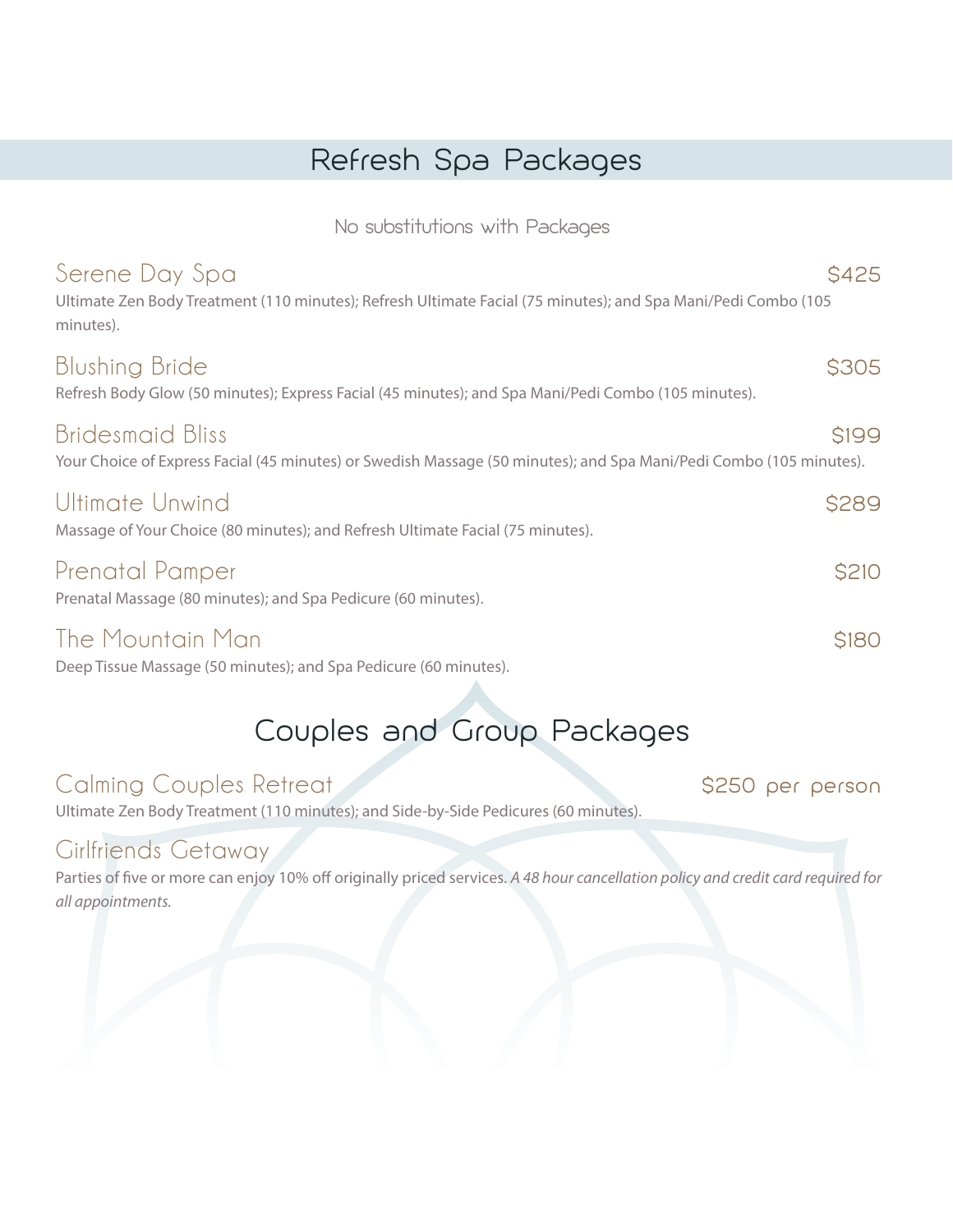## Body Treatments and Massage Enhancements

Enhance any of our body treatments with a Massage or Facial Treatment

Begins with an invigorating scrub to exfoliate expired cells, and then the body is cocooned in a warm wrap. To finish, a rich moisturizer is applied to the body leaving you feeling renewed. Includes a soothing scalp massage.

### Milk and Honey Body Wrap 50 min 50 min \$115

This decadent body wrap begins with a whipped honey sea salt scrub to smooth rough areas and stimulate skin's renewal. Next, the body is painted with a hot, hydrating honey glaze filled with soothing aloe. The sweet finale to this divine experience includes an application of sweet cream body milk. Includes a soothing scalp massage.

### The Ultimate Zen 110 min \$195

This lavish service brings healing to every part of the body with the use of hydrating shea butter and soothing oils. This treatment includes a full body exfoliation, warm hydration wrap, scalp ritual and finishes with a 50 minute Swedish massage to awaken the mind and body to a state of relaxation and wellness.

### Massage Enhancements

| Invigorating Peppermint Neck and Scalp Treatment<br>This enhancement releases tension and leaves a feeling of total relaxation.                                      | $15$ min         | <b>\$25</b>         |
|----------------------------------------------------------------------------------------------------------------------------------------------------------------------|------------------|---------------------|
| Foot Scrub Treatment<br>Unwind with an invigorating foot exfoliation to finish any massage. This relaxing addition concludes with a<br>tension-melting foot massage. | $15$ min         | <b>\$25</b>         |
| Sinus & Headache Relief Enhancement<br>Alleviates sinus and headache pressure often caused by high altitudes.                                                        | $15$ min         | <b>\$35</b>         |
| Oxygen Inhalation                                                                                                                                                    | 30 min<br>60 min | \$30<br><b>\$60</b> |

### Refresh Body Wrap 50 min 50 min \$115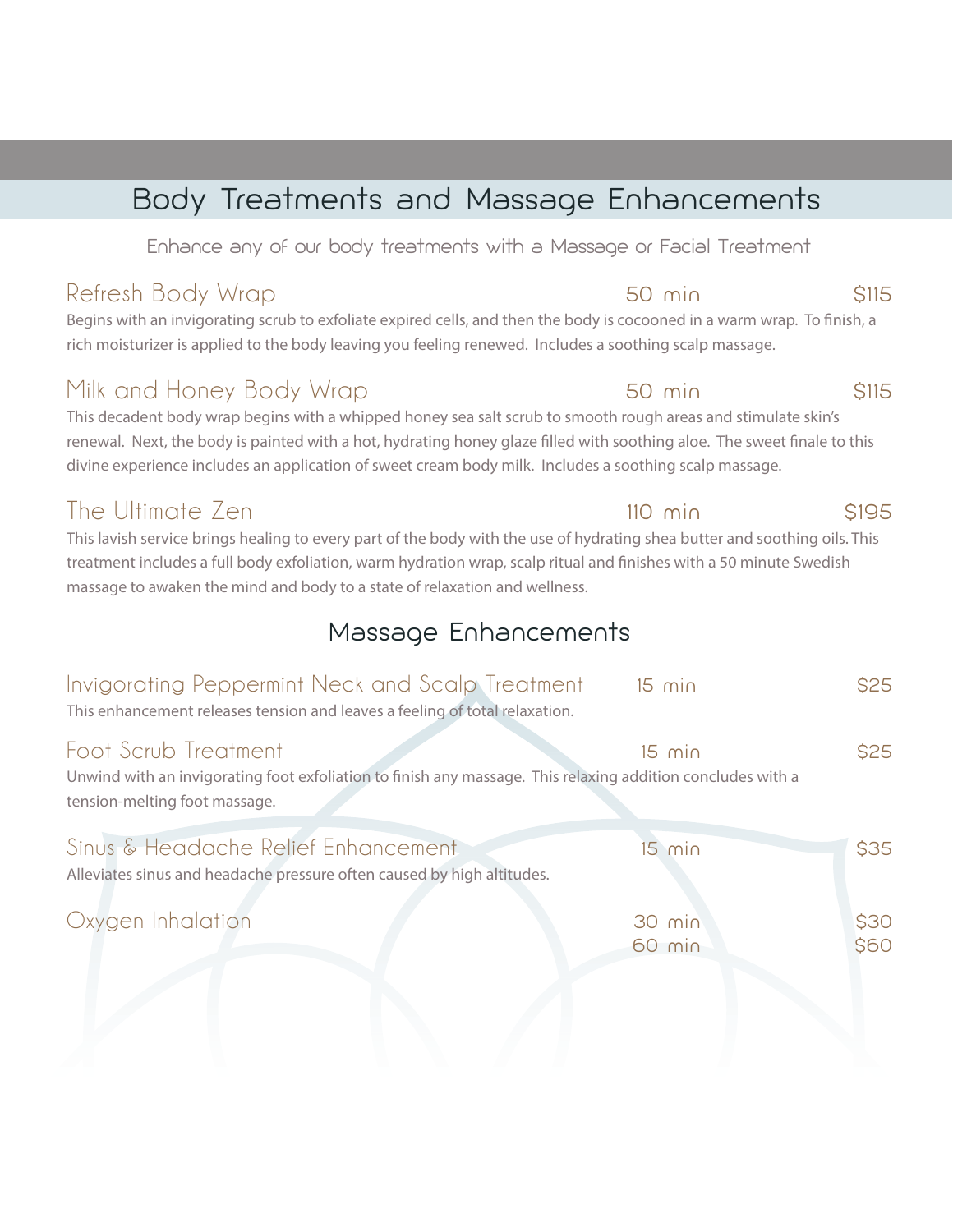## Altitude Adjustment Packages

### Tension Relief Massage 50 min 5125

A customized massage with a 20 minute concentration on reducing inflammation, fatigue, and tension in the head, neck, and shoulders. Paired with our 30 minute Focus Massage.

### Altitude Relief Massage 80 min \$165

Highlighting *Clear My Head* products, which are designed to ease away sinus and headache pressure, this massage is designed to help you adjust to Summit County's high elevation. Includes 30 minute concentration on reducing inflammation, fatigue, and tension in the head, neck, and shoulders; a 50 minute Swedish massage and oxygen inhalation throughout the 50 minute massage treatment.

| Sinus & Headache Relief Enhancement<br>Alleviates sinus and headache pressure often caused by high altitudes. | $15 \text{ min}$ | <b>S35</b> |  |
|---------------------------------------------------------------------------------------------------------------|------------------|------------|--|
| Oxygen Inhalation                                                                                             | 30 min           | <b>S30</b> |  |

60 min \$60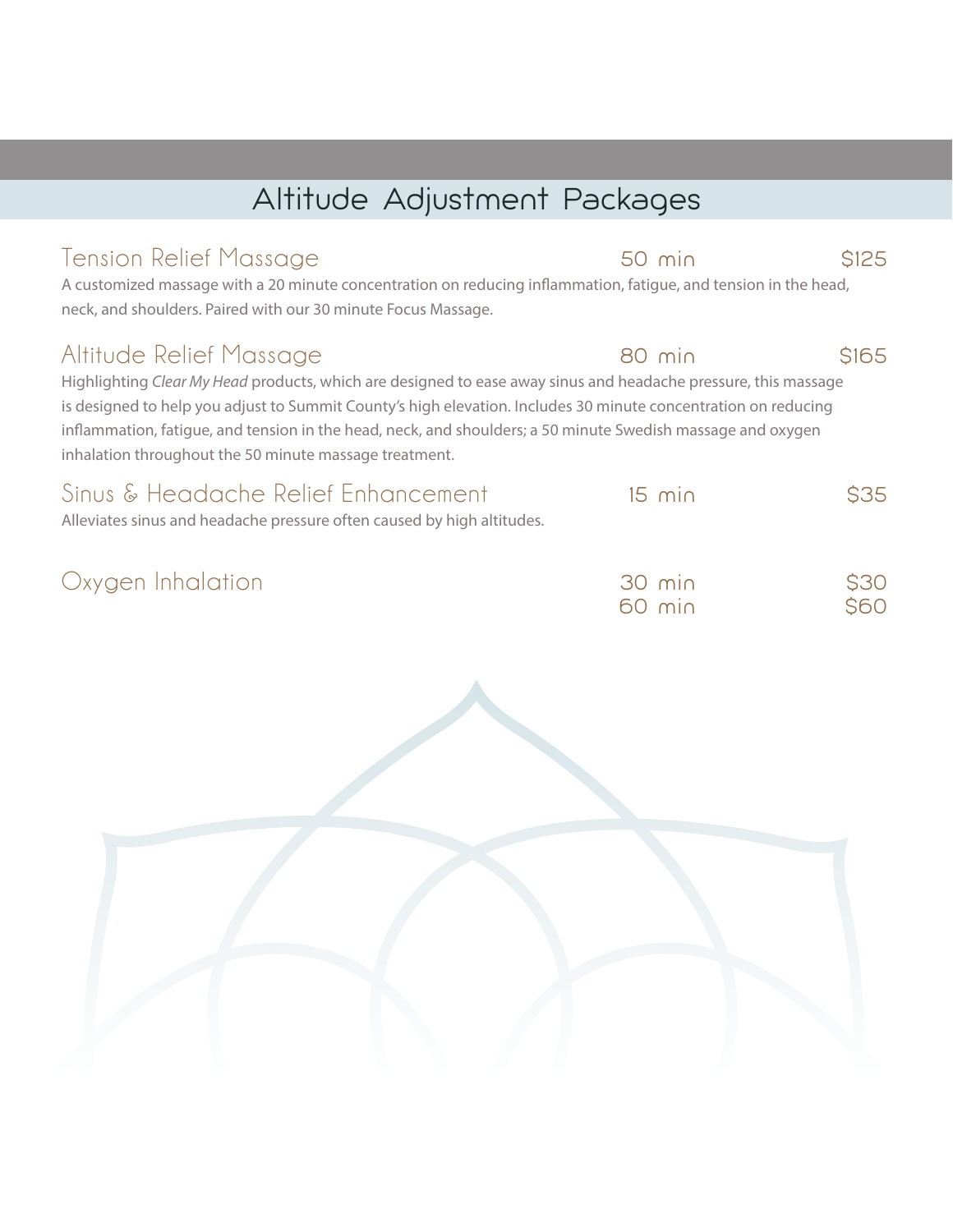| Treatments for the Hands and Feet |  |  |  |
|-----------------------------------|--|--|--|
|                                   |  |  |  |

| Includes nail shaping, cuticle work, light massage, paraffin treatment and choice of polish.                                                                                                                                                                                                   |             |
|------------------------------------------------------------------------------------------------------------------------------------------------------------------------------------------------------------------------------------------------------------------------------------------------|-------------|
| Spa Manicure<br>$45$ min<br>A luxurious manicure designed to renew and repair dry skin and reveal a softer, more youthful appearance.<br>Includes nail shaping, cuticle work, light massage, paraffin treatment and choice of polish.                                                          | <b>S45</b>  |
| <b>Shellac Manicure</b><br>60 min<br>Finally stop stressing over chipping polish with a fabulous Shellac Manicure! Enjoy the application of a shellac polish color<br>of choice, followed by a gentle exfoliation, hand massage and paraffin dip. Also includes nail shaping and cuticle work. | <b>\$50</b> |
| Spa Mani-Pedi Package<br>$105$ min<br>Combine two relaxing services for the ultimate pampering! Start with a stress-melting exfoliation followed by a<br>massage and paraffin treatment. *Add Shellac Gel Polish for only \$10.                                                                | <b>S105</b> |
| <b>Express Pedicure</b><br>40 min<br>Includes foot soak with light exfoliation, nail shaping, cuticle work, buff and polish.                                                                                                                                                                   | \$55        |
| Buff & Polish (Hands Only)<br>$15$ min<br>Includes nail shaping, lotion application, buff and polish.                                                                                                                                                                                          | \$25        |
| Gel Polish Removal                                                                                                                                                                                                                                                                             | <b>\$10</b> |
| French Polish add-on                                                                                                                                                                                                                                                                           | \$10        |
| Kids Manicure<br>$25$ min<br>Includes hand soak with light exfoliation, nail shaping, buff and polish (10 years and under).                                                                                                                                                                    | \$25        |
| Kids Pedicure<br>$25$ min<br>Includes soak with light exfoliation, nail shaping, buff and polish (10 years and under).                                                                                                                                                                         | <b>\$35</b> |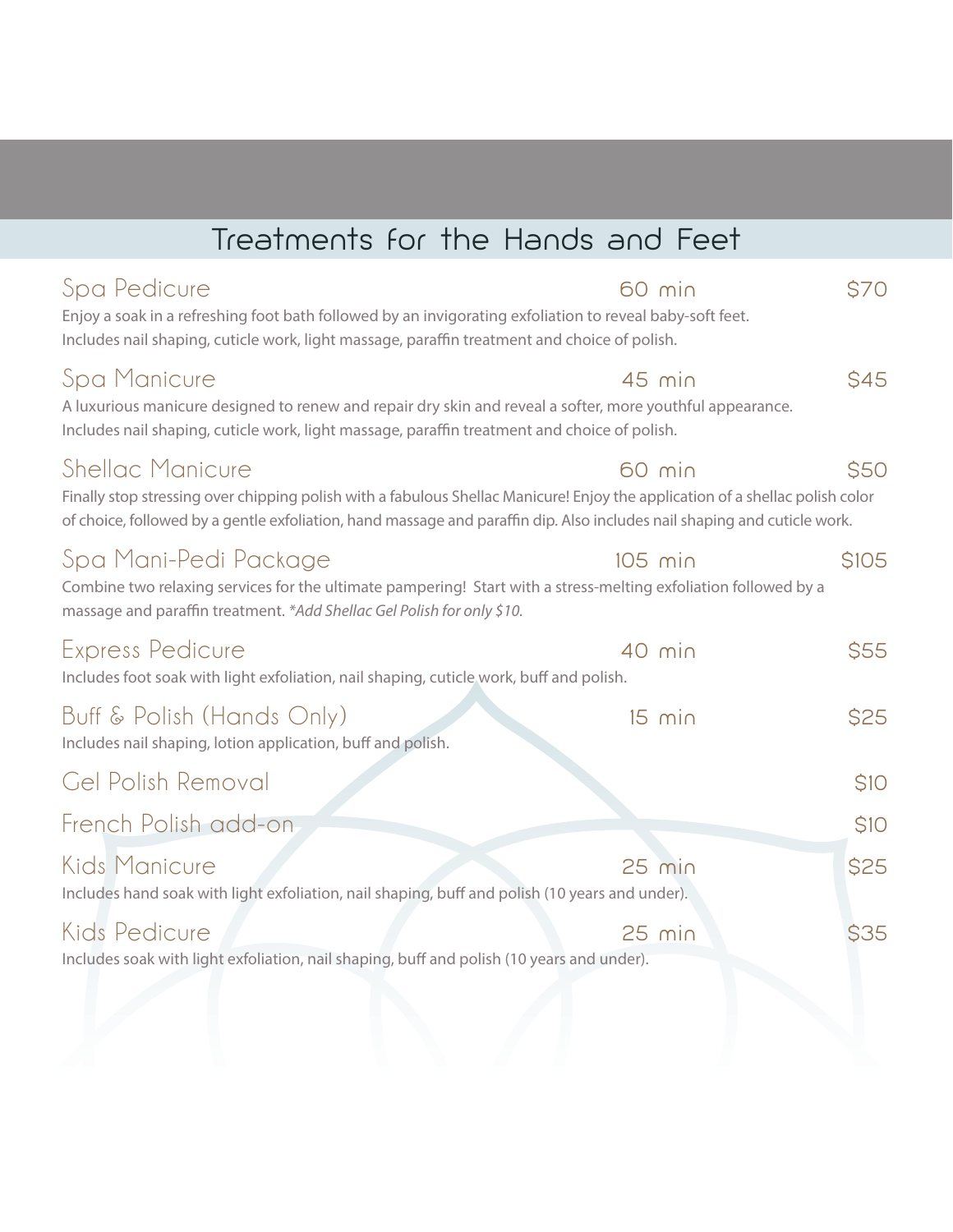## Skin Care Treatments

### Refresh Ultimate Facial 75 min \$150

Personalized for all skin types to renew and repair, this facial includes a professional exfoliation and treatment masque, extractions, a light facial, neck and shoulder massage. Finishes with a foot scrub and light massage.

### Anti-Aging Facial **60 min \$125**

This facial incorporates the use of anti-aging products customized to your skin type and provides an at-home regimen for lasting results.

### Express Facial 6105

Looking for a quick pick-me-up? This facial begins with a deep cleansing followed by an infusion of select facial products that replenish the skin's nutrients for a vibrant, refreshed look.

### Brightening Treatment 30 min \$75

Includes a deep cleanse, brightening peel and moisture application. Also includes a light hand and arm massage.

Includes a deep cleanse, hydration treatment masque and moisture application. Also includes a light hand and arm massage.



### Hydration Treatment 30 min \$75